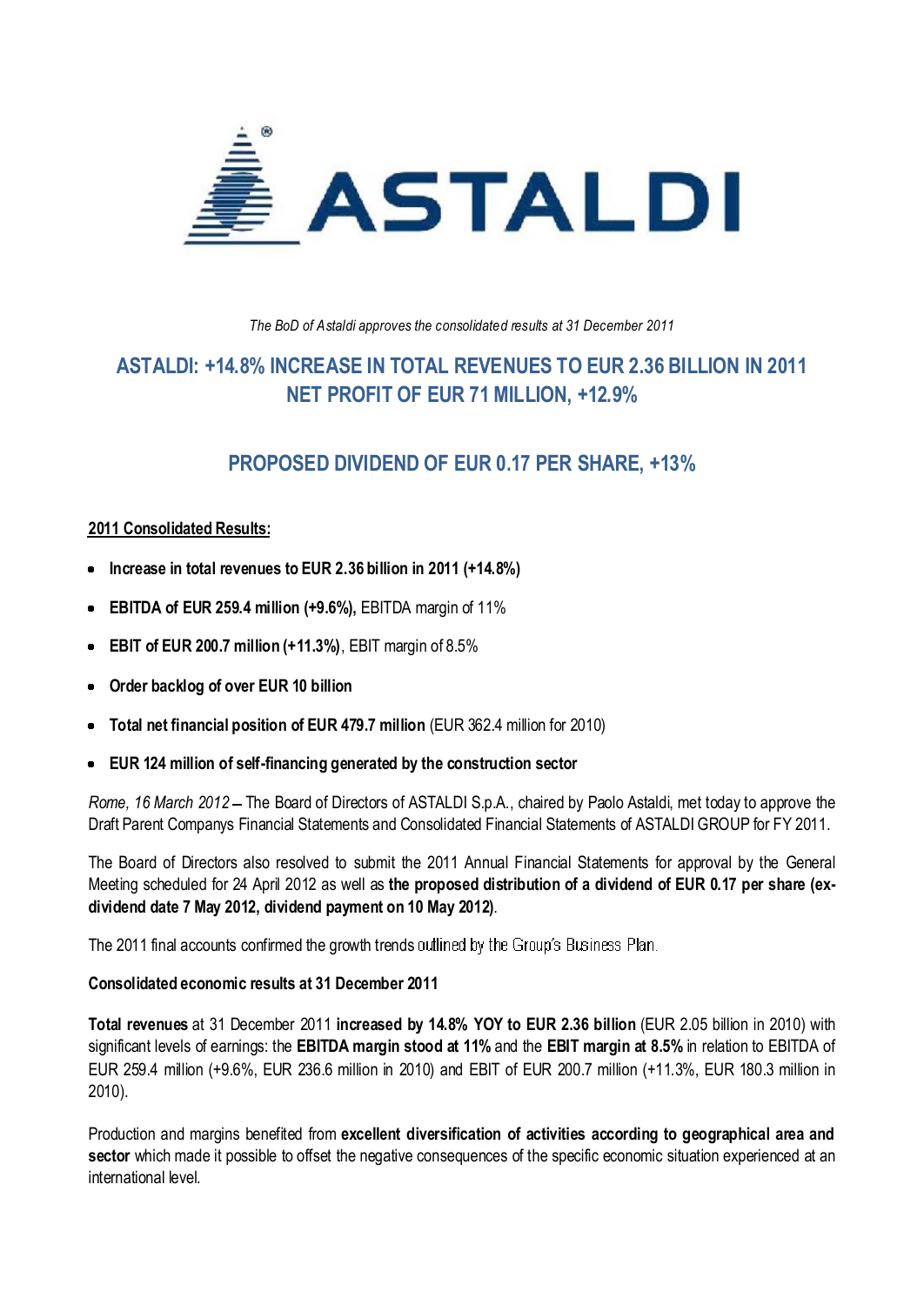**Italy (46.3% of operating revenues)** recorded a positive trend in projects in progress in the transport infrastructures and<br>civil and industrial construction sectors (Maxi Lots DG-21 and DG-22 of the Jonica National Road, Naples undergrounds, the Bologna High-Speed train station, the Turin Rail Junction and the Tuscan Hospitals project.<br>Naples undergrounds, the Bologna High-Speed train station, the Turin Rail Junction and the Tuscan Hospita **Foreign activities (53.7%)** mainly referred to operations in Central-Eastern Europe (the Warsaw undergrounds, the Bologna High-Speed train station, the Turin Rail Junction and the Tuscan Hospitals project.<br>**Foreign activi** wapted analygicanally, the Delegha might opede team etation, the Turkin Rail denoted and the Tubeal Program project<br>Foreign activities (53.7%) mainly referred to operations in Central-Eastern Europe (the Warsaw underground as regards foreign activities, there was an upturn in production activities in the Middle East (Jubail industrial plant) and a<br>as regards foreign activities, there was an upturn in production activities in the Middle East achogarachono.<br>positive contribi<br>in this country).

in this country).<br>**Transport infrastructures (84.2**%) **continued to represent the Group's core business**: railways and undergrounds<br>(48.1%) reflected the positive trend of projects in Italy. Algeria and Venezuela. Roads an contributed with works in progress in Italy, Romania and Poland, while there was an increase in the percentage<br>Contributed with works in progress in Italy, Romania and Poland, while there was an increase in the percentage attributed with works in progress in Italy, Romania and Poland, while there was an increase in the percentage<br>attributed to ports and airports (8.4%) thanks to projects underway in Turkey (Milas-Bodrum) and Romania (Henri Coanda) and to the start-up of preliminary activities related to the new contract in Russia (Pulkovo). **Hydraulic works Coanda)** and to the start-up of preliminary activities related to the new contract in Russia (Pulkovo). **Hydraulic works** and energy production plants (6.8%) continued to make a significant contribution. referring specifi beama) and to the start up or prominingly address related to the hermodeline reasonal (Function). Hydratine works<br>and energy production plants (6.8%) continued to make a significant contribution, referring specifically to and one projects in Peru (Huanza), the completion of works in Chile (Chacayes) and Costa Rica (Pirris) and design<br>review for the project in El Salvador (El Chaparral). Said sector is expected to experience an upturn in 201 review for the project in El Salvador (El Chaparral). Said sector is expected to experience an upturn in 2012 following<br>recent acquisitions in Peru (Cerro del Àquila, Santa Teresa). **There was an increase in the contributi and industrial construction (8.9%),** 7.9% of which can be attributed to the construction sector, for projects in progress and industrial construction (8.9%), 7.9% of which can be attributed to the construction sector, for Italy, Romania and the Middle East, and the remaining 1.1% to concessions.<br>In Italy, Romania and the Middle East, and the remaining 1.1% to concessions. in Italy, Romania and the Middle East, and the remaining 1.1% to concessions.

in Italy, Romania and the Middle East, and the remaining 1.1% to concessions.<br>Concessions generated operating revenues totalling EUR 23 million (+15%, EUR 20 million in 2010), to be<br>attributed entirely to the civil constru The operation of Mestre Hospital (Italy) and the remaining EUR 7 million to ASTALDI's share of revenues<br>The operation of Mestre Hospital (Italy) and the remaining EUR 7 million to direct management of 5 car parks in Italy. the operation of Mestre Hospital (Italy) and the remaining EUR 7 million to direct management of 5 car parks in Italy.

the operation of Mestre Hospital (italy) and the remaining EUR / million to direct management of 5 car parks in italy.<br>The cost structure reflected the increase in production volumes and the significant presence of general a less than proportional increase in personnel costs absorbed 76.6% of revenues (75.3% in 2010), while there was<br>a less than proportional increase in personnel costs compared to production on which they had an 11.1% incide **a less than prop<br>a less than prop<br>(11.9% in 2010).** (11.9% in 2010).

(11.9% in 2010).<br>**Operations also included provisions totalling EUR 7.9 million** to be attributed to conservative estimates made in<br>consideration of charges that mav arise for the Group following difficulties encountered b per anone are included processed cuming with the minimal text of considerate communication made in<br>consideration of charges that may arise for the Group following difficulties encountered by some partners in relation to<br>io upon resolution of the problems regarding contracts and interests related to the specific situations, with the effects being<br>upon resolution of the problems regarding contracts and interests related to the specific situati seen contains set up to perform<br>upon resolution of the proble<br>seen over the coming vears. seen over the coming years.

seen over tne coming years.<br>Even given the major investments carried out (linked especially to the concessions sector), financial activities showed a<br>**drop in financial charges** to EUR 75.7 million (EUR 78.1 million in 201 and primition and commission of the search form.<br>Group's volumes of activity over the year<br>bonds) and commercial (bid bonds) level. bonds) and commercial (bid bonds) level.

bonds) and commercial (bid bonds) level.<br>**Pre-tax profit increased by 22.4%** to EUR 125.4 million (EUR 102.5 million at 31 December 2010).

**profit amounted to EUR 71.2 million** (+12.9%, EUR 63.1 million in 2010), against <sup>a</sup> tax rate of 42.6% for the year.

## **and financial results at <sup>31</sup> December <sup>2011</sup> Total**

Equity and financial results at 31 December 2011<br>Total net financial debt, excluding treasury shares and receivables arising from concessions, amounted to EUR 479.7<br>million at 31 December 2011 (EUR 547.3 at 30 September 20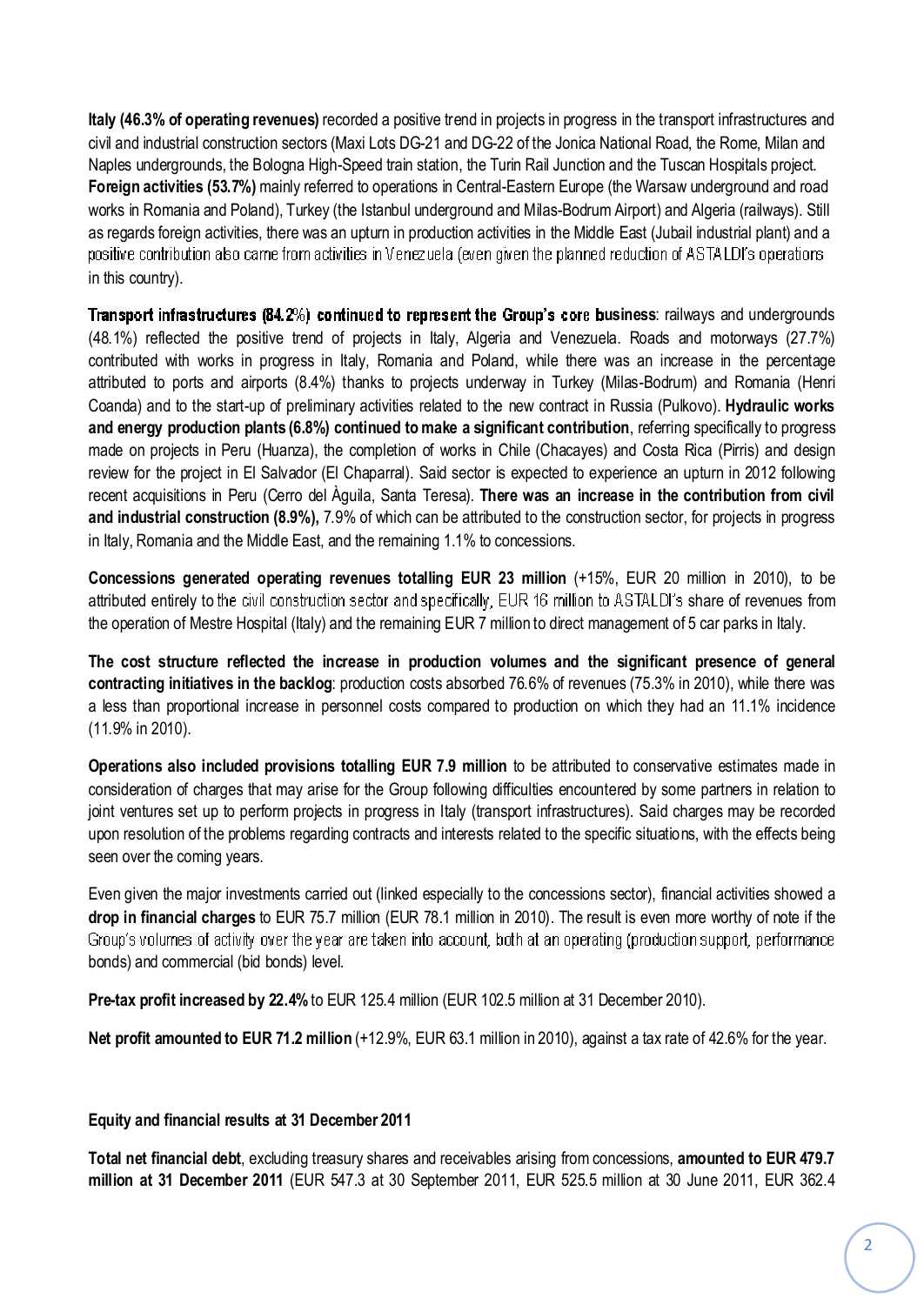million at 31 December 2010), even given EUR 250 million of investments carried out, EUR 202 million of which<br>Treferred to concessions. The figure is to be attributed to the virtuous contract cash flow trend which is the r infinitive terms of the source and investment of the source and investment cash flow trend which is the result of<br>increasing optimisation of financial equilibrium in the source and investment cycles. Indeed, **self-financin construction sector amounted to EUR <sup>124</sup> million** econstruction sector amounted to EUR 124 million, highlighting the Group's improved ability to transform the economic result into cash flow, not only thanks to the high quality of orders in progress, but also to the consta economic result into cash flow, not only thanks to the high quanonitoring of invested capital at all levels (contract and corporate). monitoring of invested capital at all levels (contract and corporate).

The Gr<mark>oup's equity and financial structure on the whole remained balanced and able to support the planned<br>levels of growth even given the considerable intensification in production volumes in the construction sector and</mark> investments of growth even given the concessions sector. investments in the concessions sector

investments in the concessions sector.<br>**Net fixed assets totalled EUR 471.8 million** (EUR 329.2 million at 31 December 2010), mainly due to the increase in<br>equity investments (linked especially to concession investments). **(1.7% of total revenues)** and mainly referred to the support given to projects in progress in Italy, Oman, Poland, equity investments (in<br>(1.7% of total reven<br>Romania and Russia. **Romania and Russia.** 

Romania and Russia.<br>**Working capital increased to EUR 518.2 million** (EUR 510.8 million at 31 December 2010). The year-on-year increase<br>can be largely attributed to the maior incidence in the backlog of contracts with lump payments in relation to the quantity of works performed) which, by their very nature, are made against the overall works performed) which, by their very nature, are made against the overall works payments in relation to the quantity of works performed) which, by their very nature, are made against the overall works payments in relation to the quality of nome pendimities, and then, by their very hatancy are made agained the croicin nome<br>carried out. Despite the difficulties currently being experienced by public administrations (typica odmed out<br>activities), the<br>situations for instructions for the Group's financial structure. Contract advances refer exclusively to items regarding foreign cont<br>insofar as no down payments are envisaged for projects in progress in Italy, and Poland as regards forei insofar as no down payments are envisaged for projects in progress in Italy, and Poland as regards foreign projects.

insofar as no down payments are envisaged for projects in progress in Italy, and Poland as regard:<br><mark>Net invested <mark>capital increased to EUR 952.9 million</mark> (EUR 809.8 million at 31 December 2010).</mark>

Net invested capital increased to EUR 952.9 million (EUR 809.8 million at 31 December 2010).<br>Equity increased to EUR 470.3 million (EUR 443.2 million at 31 December 2010) thanks to the annual result,<br>suspended economic ite Equity interests to EUR there immediately include million of europeople distribution of EUR 32 million, and distribution of EUR 14.6 million of dividends in May 2011. EUR 32 million, and distribution of EUR 14.6 million of dividends in May 2011.

EUR 32 million, and distribution of EUR 14.6 million of dividends in May 2011.<br>The debt/equity ratio – which compares the level of debt against equity, net of treasury shares - stood at 1.02x at 31<br>December 2011. At the sa concessions insofar as with no recourse or self-liquidating, amounted to 0.5x.<br>concessions insofar as with no recourse or self-liquidating, amounted to 0.5x. concessions insofar as with no recourse or self-liquidating, amounted to 0.5x.

concessions insorar as with no recourse or self-liquidating, amounted to 0.5x.<br>Concession investments totalled EUR 202 million and referred to: (i) acquisition of a stake in A4 Holding S.p.A. (owner,<br>inter alia. of 100% of 100 million, (ii) the airport sector in Turkey (Milas-Bodrum) – EUR 73 million, (iii) investments prior to the start-up of<br>100 million, (ii) the airport sector in Turkey (Milas-Bodrum) – EUR 73 million, (iii) investments p was shall on the Gebze-Izmir motorway in Turkey (Milas-Bodrum) – EUR 73 million, (iii) investments prior to the start-up of works on the Gebze-Izmir motorway in Turkey – EUR 13 million, (iv) Line 5 of the Milan underground million, and (v) car parks under management in Italy EUR 13 million, (iv) Line 5 of the Milan underground in Italy – EUR 10<br>million, and (v) car parks under management in Italy – EUR 6 million. If we are also to take into works on the esses term motoring in rankly excrementially, (b) and o on the milan analogedina in tany excrement in the funding of million, and (v) car parks under management in Italy – EUR 6 million. If we are also to take working capital on relative construction activities, investments related to concessions totalled EUR 208 million in  $2011.$ 

## **backlog at <sup>31</sup> December <sup>2011</sup> The**

Order backlog at 31 December 2011<br>The consolidated order backlog amounts to over EUR 10 billion, with EUR 3.3 billion of net increases, related to<br>new projects and contract changes recorded during the vear in Italy and ab new projects and contract changes recorded during the year in Italy and a<br>new energy plants using the general contracting and concessions formulas.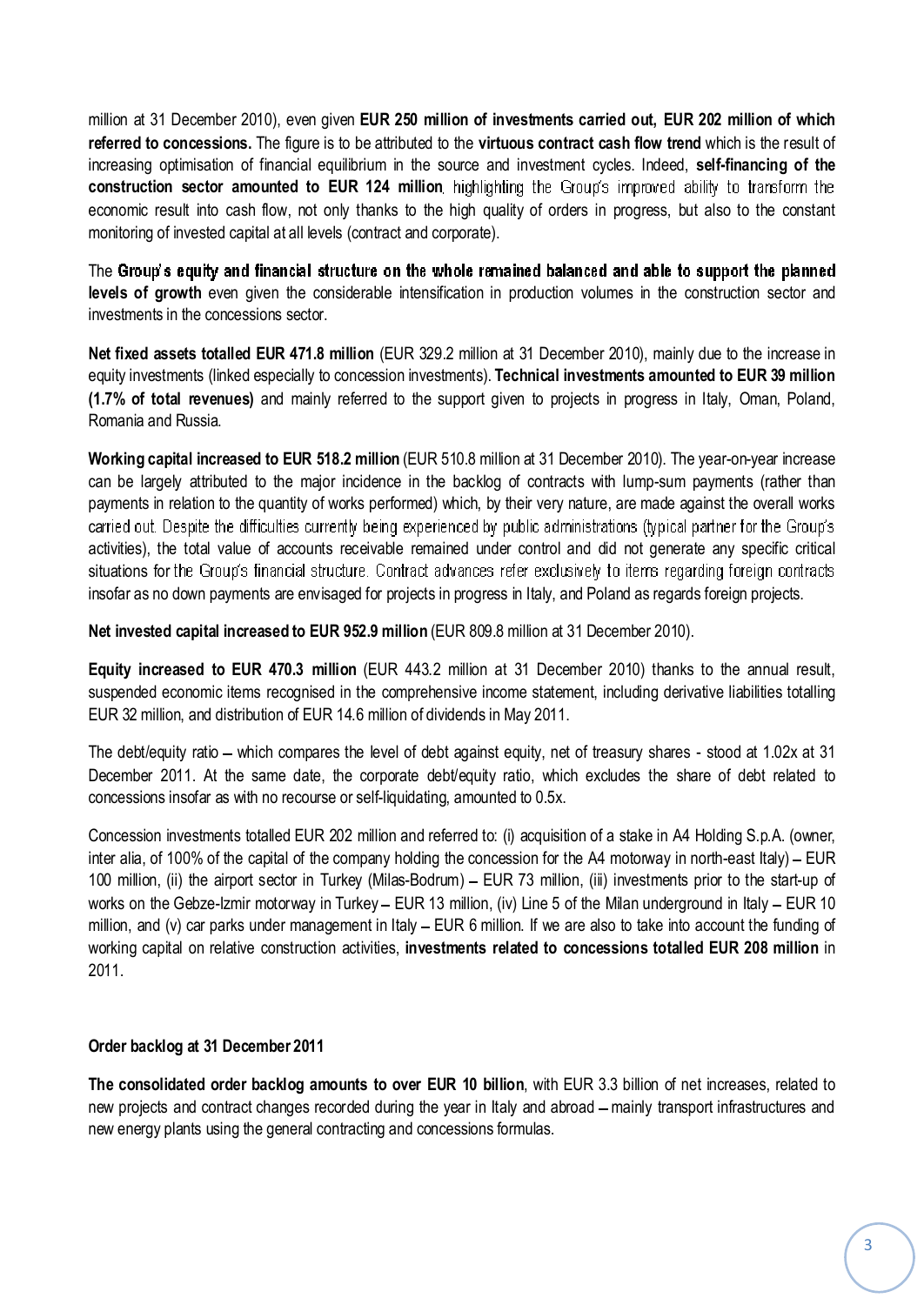The construction backlog (73% of the total backlog, with EUR 2.6 billion in Italy and EUR 4.7 billion abroad)<br>amounts to EUR 7.3 billion and consists in general contracting projects and, to a lesser extent, traditional con a high technological content and an average duration of 3 years in Italy and 4/5 years abroad.<br>A high technological content and an average duration of 3 years in Italy and 4/5 years abroad. a high technological content and an average duration of 3 years in Italy and 4/5 years abroad.

a nigh technological content and an average duration of 3 years in Italy and 4/5 years abroad.<br>The concessions backlog (27% of the total backlog, with EUR 1.5 billion in Italy and EUR 1.2 billion abroad)<br>amounts to EUR 2.7 The schoosteries backing (21% of the columbative), with ECN the billion in harp and ECN the billion abready<br>amounts to EUR 2.7 billion to be taken as the discounted value of estimated revenues from individual projects to d Ospedale del Mare") – Italy - insofar as, following agreements reached with the counterparties, the construction<br>Ospedale del Mare") – Italy - insofar as, following agreements reached with the counterparties, the construct and management concession has been changed to a construction concession only.<br>Alaples ("Ospedale del Mare") – Italy - insofar as, following agreements reached with<br>and management concession has been changed to a constructi and management concession has been changed to a construction concession only.

and management concession nas been cnanged to a construction concession only.<br>On the whole, the order backlog structure confirms suitable balancing of activities between Italy and abroad – with<br>greater geographical diversi greater geographical diversification outside the domestic market. This in activities in progress, mitigated, inter alia, by greater diversification of customers. activities in progress, mitigated, inter alia, by greater diversification of customers.

activities in progress, mitigated, inter alia, by greater diversification of customers.<br>Italy (42% of total backlog) continued to make a significant contribution to the backlog even if there was a drop<br>compared to the prev slowdown in the domestic market, also thanks to new orders secured in Central-Eastern Europe. Turkey and Latin<br>slowdown in the domestic market, also thanks to new orders secured in Central-Eastern Europe, Turkey and Latin slowdown in the domestic market, also thanks to new orders secured in Central-Eastern Europe. Turkey and Latin **America** 

**America.**<br>Transport infrastructures (70%) continue to be the key sector for the Group's activities. While the water and energy<br>(16%) and civil and industrial construction sectors (14%) continue to play a significant role. (16%) and civil and industrial construction sectors (14%) continue to play a significant role.

(16%) and civil and industrial construction sectors (14%) continue to play a significant role.<br>The most significant changes recorded in the order backlog in 2011 included: EUR 791 million (ASTALDI has a 60%<br>stake) for Mega (50% stake) for Mega-Lot 3 of the Jonica National Road for which the contract was signed in March 2012; USD 680 million (50% stake) for the Cerro del Aquila hydroelectric plant and EUR 70 million (50% stake) for the Santa hency for magarizer of the cerror content transition from the constructions of syncal in material of the Santa Teresa<br>(50% stake) for the Cerror del Aguila hydroelectric plant and EUR 70 million (50% stake) for the Santa T 155 million for the Chuquicamata Project in the mining sector in Chile; EUR 500 million for the Relaves Project and USD<br>155 million for the Chuquicamata Project in the mining sector in Chile; EUR 500 million for the contra Pusticularly plant in Ford, concreded by million carbady in progress, code of million for the contract addendum for the<br>155 million for the Chuquicamata Project in the mining sector in Chile; EUR 500 million for the contra railway station in Poland; extending the polanding of the Warehorto Cabello-La Encrucijada railway line; EUR 350 million for the Warehortal railway station in Poland: EUR 700 million for Pulkovo Airport in Russia.

## Subsequent events

Subsequent events<br>As regards Mega-Lot 3 of the Jonica National Road (SS 106) in Italy, January 2012 saw official completion of the<br>procedure to award the contract which had already been provisionally awarded during the fir ber 2011.<br>ber 2011. the amounts related to Astaldi's stake were included among the order backlog at 31 December 2011.

the arnounts related to Astaldi's stake were included arnong the order backlog at 31 December 2011.<br>As regards Line C of the Rome underground in Italy, the CIPE (Interdepartmental Economic Planning Committee)<br>meeting held Handing held on 20 January 2012 gave the final go-ahead for works on the T3 section (San C<br>Handing over of the areas and the start-up of works on this new section is scheduled for March 2012. Handing over of the areas and the start-up of works on this new section is scheduled for March 2012.

Handing over of the areas and the start-up of works on this new section is scheduled for March 2012.<br>As regards **Line 4 of the Milan underground** in Italy, in January, Lombardy's Regional Administrative Court (TAR)<br>voiced holder in the procedure to award the concession for construction and management of the line. Taking into account the<br>holder in the procedure to award the concession for construction and management of the line. Taking into wear by the become place<br>e. Taking into account the<br>venture including Astaldi. Council of State's verdict with regard to said appeal, which was in favour of the joint venture including Astaldi, station of the project will be included among the backlog over the coming months.<br>Stake in the project will be included among the backlog over the coming months. stake in the project will be included among the backlog over the coming months.

stake in the project will be included among the backlog over the coming months.<br>As regards the new motorway linking Ancona Port to the surrounding road network, for which ASTALDI as part of<br>a ioint venture, has already bee definitively awarded the contract in February following a call for tenders which was abandoned by the participants that<br>definitively awarded the contract in February following a call for tenders which was abandoned by the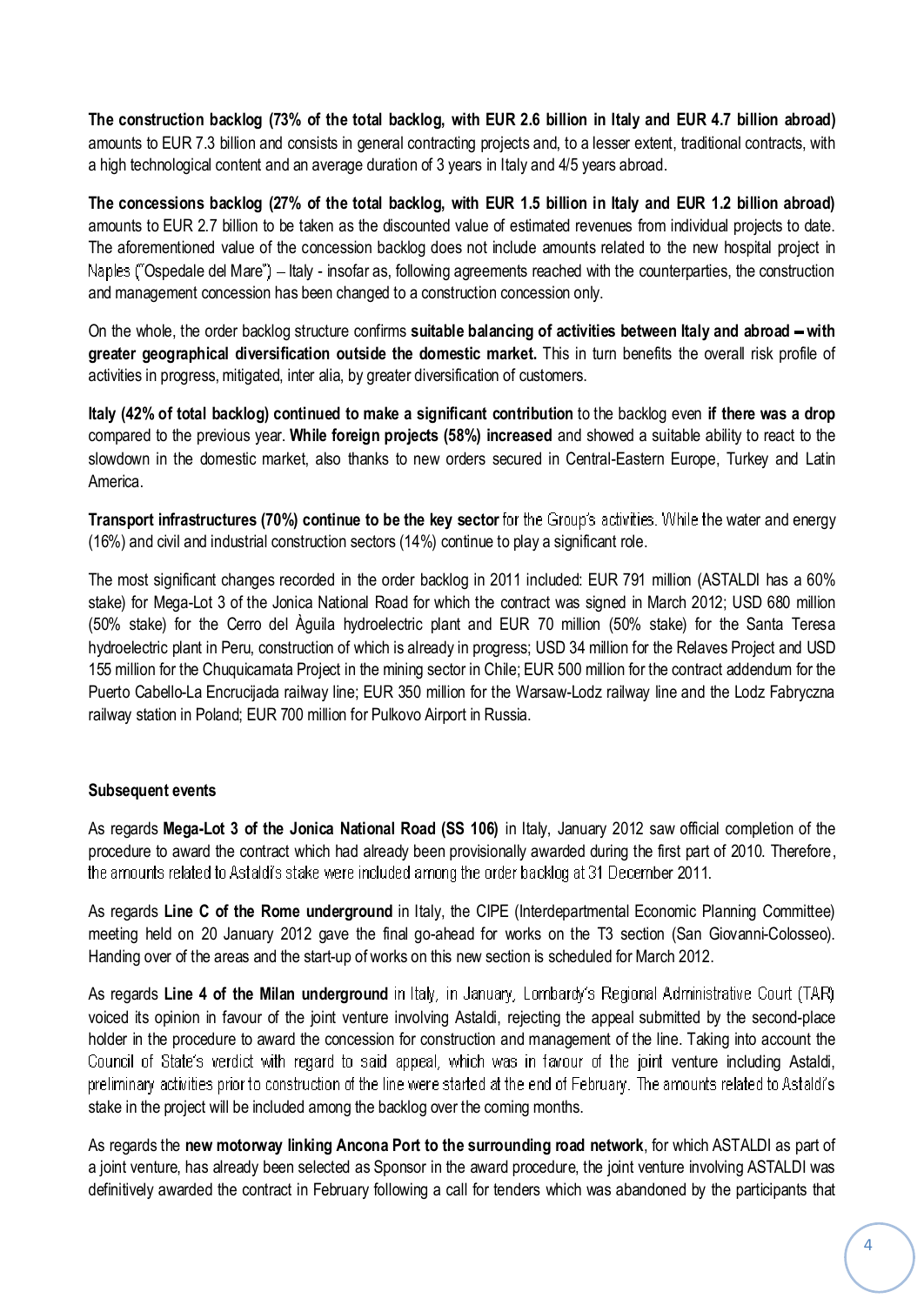originally qualified to take part. At the present time, negotiations involving the Grantor (ANAS) and the JV are in progress<br>with the aim of signing the Agreement, in compliance with the terms and procedures set forth in t enginarity qualified to take parts?<br>with the aim of signing the Agre<br>approve the preliminary project. approve the preliminary project.

approve the preiminary project.<br>As regards the stake in **A4 Holding S.p.A.** (formerly «Autostrada Brescia-Verona-Vicenza-Padova S.p.A.»), owner of<br>100% of the capital of the company holding the concession for the A4 motorw Its right of the capital of the company holding the concession for the A4 motorway in north-east Italy, ASTALDI exercised<br>its right of pre-emption in March to purchase the shares held by the Municipalities of Vicenza and P The control of the supplet of the company motting the concedent for the AT metal and provided the y, he made concedue<br>transfer of shares will be made official upon completion of the award and pre-emption procedure provided transfer of shares will be made official upon completion of the award and pre-emption procedure provided for in the company's Bylaws, expected over the coming months, and which will increase ASTALDI<br>to 9.8%. to  $9.8\%$ 

το 9.8%.<br>At an operating level, the month of March saw the incorporation of **ASTALDI CANADA Inc.**, a company owned entirely<br>bv ASTALDI S.p.A. whose aim shall be to develop and monitor the opportunities the Canadian marke

## **Foreseeable development of operations**

Foreseeable development of operations<br>Approval of the new Business Plan is also envisaged for the coming months which shows a sizeable increase in<br>production volumes thanks to the significant investments and numerous comme reproces of the non-<br>production volumes the<br>Group in recent vears.

פרסטף וח recent years.<br>The construction sector will continue to represent the Group's core business, but significant partnerships will<br>be developed in connection with the concessions sector in Italv and abroad, related to risk/return profile and guaranteed minimum fees, **as well as with the plants sector** complementary sectors is aimed at developing projects able to ensure partnerships with the raditional construction<br>complementary sectors is aimed at developing projects able to ensure partnerships with the traditional cons sector, thus improving on what the Group is able to offer.<br>Sector, thus improving on what the Group is able to offer. sector, thus improving on what the Group is able to offer.

#### CONSTRUCTION

 of transport infrastructures is envisaged over the coming months in Italy (Line <sup>5</sup> and Line <sup>4</sup> of the Milan underground) and abroad (Central-Eastern Europe and Turkey) which, inter alia, will benefit from entry into full production of the new projects secured in the hydroelectric and mining months in half (Line of the Line 1 of the mining underground) and abroad (Central-Eastern Europe and Turkey) which, inter alia, will benefit from entry production of the new projects secured in the hydroelectric and mining sectors (Latin America). The development of production of the new projects secured in the hydroelectric and mining sectors (Latin America). The development of commercial activities is expected to generate an increased contribution from Italy and a greater presence i commercian det<br>countries where<br>Peru, Canada). Peru, Canada).

#### **CONCESSIONS**

CONCESSIONS<br>As from 2012, the Group's result will include the first tangible results of the entry into full operation of the<br>Chacaves plant (opened in October) and the Milas-Bodrum Airport (which will enter the management **during the forthcoming summer season)**. These projects, combined with those already under management (Mestre Hospital and five car parks in Italy) will make a significant contribution to stabilising concession revenues.<br>Hospital and five car parks in Italy) will make a significant contribution to stabilising concession revenues. Hospital and five car parks in Italy) will make a significant contribution to stabilising concession revenues.

riospital and live car parks in italy) will make a significant contribution to stabilishig concession reventies.<br>As regards the Gebze-Izmir motorway in Turkey, the outcome of financial closing is pending, for which an arra mandate was signed in November with a group of local and international banks, and also involved leading supranational institutions.

mstitutions.<br>As regards **the Etlik Hospital Project in Ankara, Turkey**, already awarded to ASTALDI as part of a joint venture,<br>signing of the contract is expected to take place during the first half of 2012.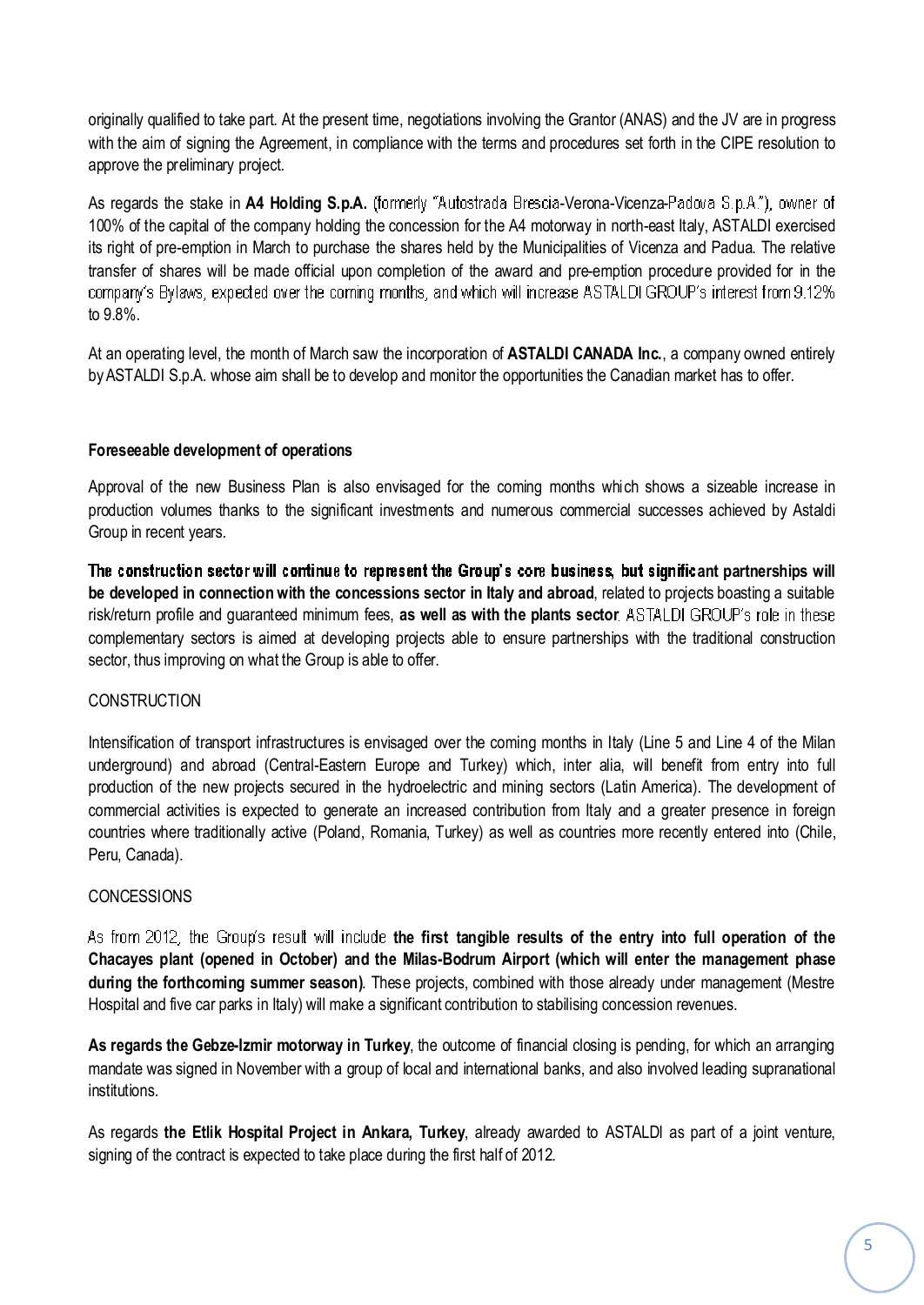As regards **Autostrada Nogara-Mare Adriatico** (the company Sponsor of the project finance initiative for the design,<br>construction and management of the Medio Padana-Veneta Nogara-Mare Adriatico regional motorway, in which As regards reaced and regard mare<br>construction and management of the<br>ASTALDI GROUP holds a 23% share). schondshort and management of the meals I duana venetal regard male Admards Tegronal in<br>ASTALDI GROUP holds a 23% share), during 2012 Veneto's regional authorities will carry out the ca<br>the concession in relation to which

The Executive appointed to draft corporate accounts, Paolo Citterio, Astakti's General Manager – Administration and Finance hereby declares,<br>pursuant to paragraph 2 of Article 154-bis of the Finance Consolidation Act. that The Executive appointed to than corpor<br>pursuant to paragraph 2 of Article 15<br>documents. ledgers and account entries.

 $+ +$ 

ese .<br>With reference to the attached account statements, it must be noted that auditing of the figures in question has not been completed and the relative<br>reclassified statements have not been checked by an independent au reclassified statements have not been checked by an independent auditing firm.

esseries of the leading General Contractor in Italy, working in the design, construction and management of public infrastructures and large-scale civil engineering works. ASTALDI GROUP is the leading General Contractor in Italy, working in the design, construction and management of public infrastructures and<br>large-scale civil engineering works.<br>It has been listed on the Italian Stock Exchan large-scale civil engineering works.

large-scale civil engineering works.<br>It has been listed on the Italian Stock Exchange since 2002 and ended 2010 with an order<br>EUR 2 billion; figures which put it in 93<sup>d</sup> position in ENR's 2011 list of Top Global Contracto has been listed on the Italian Stock Exchange since 2002 and ended 2010 with an order backlog of EUR 9 billion and a turnover in excess of<br>JR 2 billion; figures which put it in 93ª position in ENR's 2011 list of Top Global

EUR 2 billion; tigures which put it in 93º position in ENR's 2011 list of Top Global Contractors.<br>At the current time, it avails itself of the services of approximately 8,000 employees working in 24 countries worldwide: It Attne currenttime, it avails itself of the services of approximately 8,000 employees working in 24 countries worldwide: Italy, Algeria, Chile, Poland,<br>Romania, Turkey, USA and Venezuela, are the markets where traditionally Bulgaria, Costa Rica, El Salvador, United Arab Emirates, Honduras, Nicaragua, Oman, Peru, Russia, and Qatar while Brazil, Canada and India<br>represent additional areas of interest.

**more information:**

**S.p.A. PMS Corporate Communications**

 06/41766389 Tel. 06/48905000 Tel. 06/41766389 omati Giancarlo Free Constitution of the Constitution of the Constitution of the Constitution of Giancarlo Fre<br>Constantinople of the Constitution of Giancarlo Free Torelli Alessandra Onorati of External Relations Andrea Lijoi A*iessariura Oriorati*<br>Head of External Relat<br>& Investor Relations a.onorati@astaldi.com -- www.astaldi.it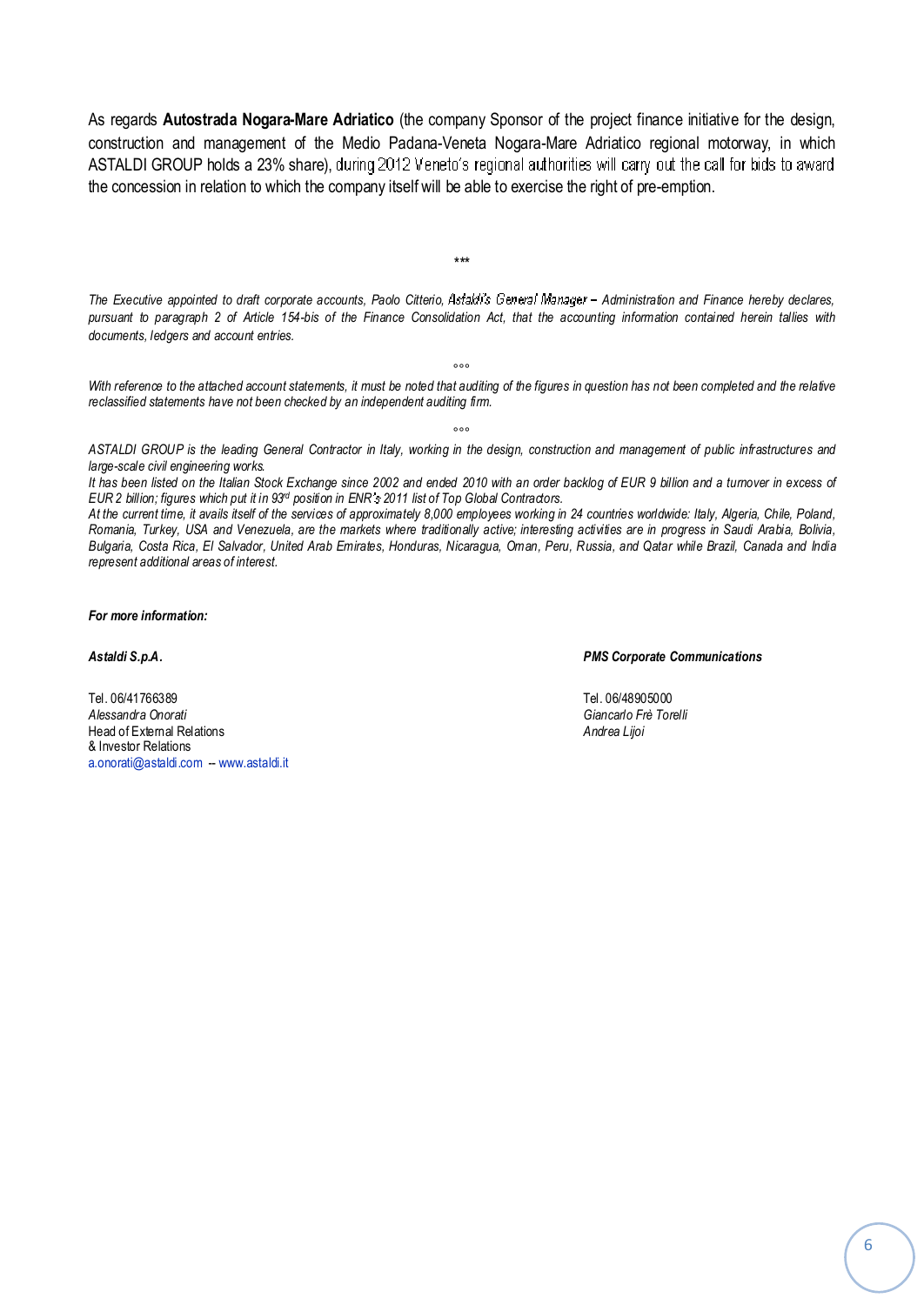## **Attachments**

### RECLASSIFIED CONSOLIDATED INCOME STATEMENT

| €/000                                                          | Notes    | 31/12/2011  |          | 31/12/2010  |          |
|----------------------------------------------------------------|----------|-------------|----------|-------------|----------|
|                                                                |          |             |          |             |          |
| Revenues                                                       | 1        | 2,265,284   | 96.0%    | 1,931,588   | 94.0%    |
| Other operating revenues                                       | 2        | 94,975      | 4.0%     | 124,220     | 6.0%     |
| <b>Total Revenues</b>                                          |          | 2,360,259   | 100.0%   | 2,055,808   | 100.0%   |
| Costs of production                                            | $3 - 4$  | (1,807,948) | $-76.6%$ | (1,547,620) | $-75.3%$ |
| Added value                                                    |          | 552,311     | 23.4%    | 508,188     | 24.7%    |
| Labour costs                                                   | 5        | (262, 492)  | $-11.1%$ | (244, 102)  | $-11.9%$ |
| Other operating costs                                          | 7        | (30, 447)   | $-1.3%$  | (27, 436)   | $-1.3%$  |
| <b>EBITDA</b>                                                  |          | 259,372     | 11.0%    | 236,649     | 11.5%    |
| Amortization and depreciations                                 | 6        | (51, 568)   | $-2.2%$  | (52, 890)   | $-2.6%$  |
| Provisions                                                     | 7        | (7, 963)    | $-0.3%$  | (790)       | $0.0\%$  |
| Write-downs                                                    | 6        |             | 0.0%     | (3,916)     | $-0.2%$  |
| (Capitalization of internal costs)                             | 8        | 850         | 0.0%     | 1,241       | 0.1%     |
| <b>EBIT</b>                                                    |          | 200,691     | 8.5%     | 180,293     | 8.8%     |
| Net financial charges                                          | $9 - 10$ | (75, 672)   | $-3.2%$  | (78, 072)   | $-3.8%$  |
| Effects of valuation of equity investments<br>at equity method | 11       | 401         | 0.0%     | 262         | 0.0%     |
| Profit (loss) before taxes                                     |          | 125,420     | 5.3%     | 102,483     | 5.0%     |
| Taxes                                                          | 12       | (53, 496)   | $-2.3%$  | (38,960)    | $-1.9%$  |
| Profit / (loss) for the period                                 |          | 71,924      | 3.0%     | 63,523      | 3.1%     |
| Minority (profit) / loss                                       |          | (729)       | 0.0%     | (466)       | $0.0\%$  |
| Group net profit                                               |          | 71,195      | 3.0%     | 63,056      | 3.1%     |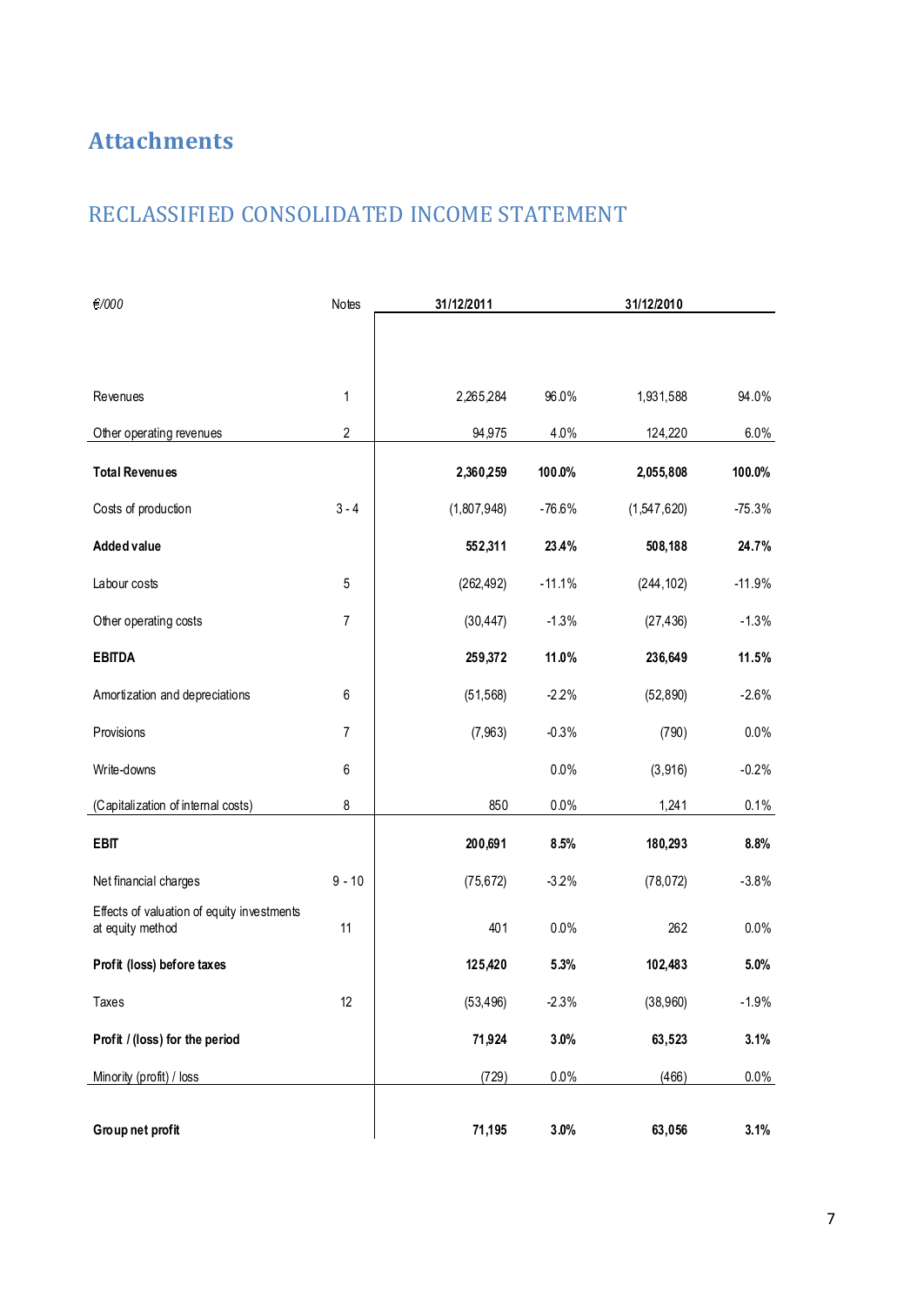## CONSOLIDATED RECLASSIFIED BALANCE SHEET

| €/000                                        |                     | 31/12/2011  | 31/12/2010  |
|----------------------------------------------|---------------------|-------------|-------------|
|                                              | <b>Notes</b>        |             |             |
| Intangible fixed assets                      | 16                  | 44,132      | 3,739       |
| Tangible fixed assets                        | $14 - 15$           | 193,419     | 205,159     |
| Equity investments                           | 17                  | 195,964     | 84,830      |
| Other net fixed assets                       | $12 - 18 - 19$      | 38,332      | 35,520      |
| <b>TOTAL Fixed assets (A)</b>                |                     | 471,847     | 329,248     |
| Inventories                                  | 20                  | 93,369      | 93,624      |
| Contracts in progress                        | 21                  | 1,010,416   | 845,877     |
| Trade receivables                            | 22                  | 32,897      | 30,463      |
| Accounts receivables                         | 22                  | 788,066     | 593,899     |
| Other assets                                 | $18 - 19$           | 205,528     | 213,666     |
| Tax receivables                              | 23                  | 116,981     | 101,523     |
| Advances from Customers                      | 21                  | (472, 120)  | (338, 489)  |
| Subtotal                                     |                     | 1,775,138   | 1,540,563   |
| Trade payables                               | $19 - 29$           | (117, 441)  | (130, 951)  |
| Due to Suppliers                             | $19 - 29$           | (897, 823)  | (695, 674)  |
| Other liabilities                            | $12 - 26 - 27 - 30$ | (241, 657)  | (203, 163)  |
| Subtotal                                     |                     | (1,256,921) | (1,029,788) |
| Working capital (B)                          |                     | 518,216     | 510,775     |
| Employee benefits                            | 28                  | (7, 926)    | (8,460)     |
| Provisions for non-current risks and charges | 31                  | (29, 159)   | (21, 777)   |
| Total funds (C)                              |                     | (37, 085)   | (30, 237)   |
| Net invested capital (D) = $(A) + (B) + (C)$ |                     | 952,979     | 809,786     |
| Cash and cash equivalents                    | 24                  | 456,210     | 415,259     |
| Current financial receivables                | 19                  | 879         | 20,371      |
| Non-current financial receivables            | 18                  | 15,030      | 16,100      |
| Securities                                   | 18                  | 1,889       | 5,003       |
| Current financial liabilities                | 26                  | (443, 460)  | (330, 920)  |
| Non-current financial liabilities            | 26                  | (654, 199)  | (592, 242)  |
| Net financial payables / receivables (E)     |                     | (623, 651)  | (466, 428)  |
| Receivables arising from concessions         | 18                  | 140,951     | 99,871      |
| Total financial payables / receivables (F)   |                     | (482, 701)  | (366, 557)  |
| Group equity                                 | 25                  | (465, 222)  | (424, 988)  |
| Minority equity                              | 25                  | (5,057)     | (18, 241)   |
| Net equity (G) = $(D) - (F)$                 |                     | 470,278     | 443,229     |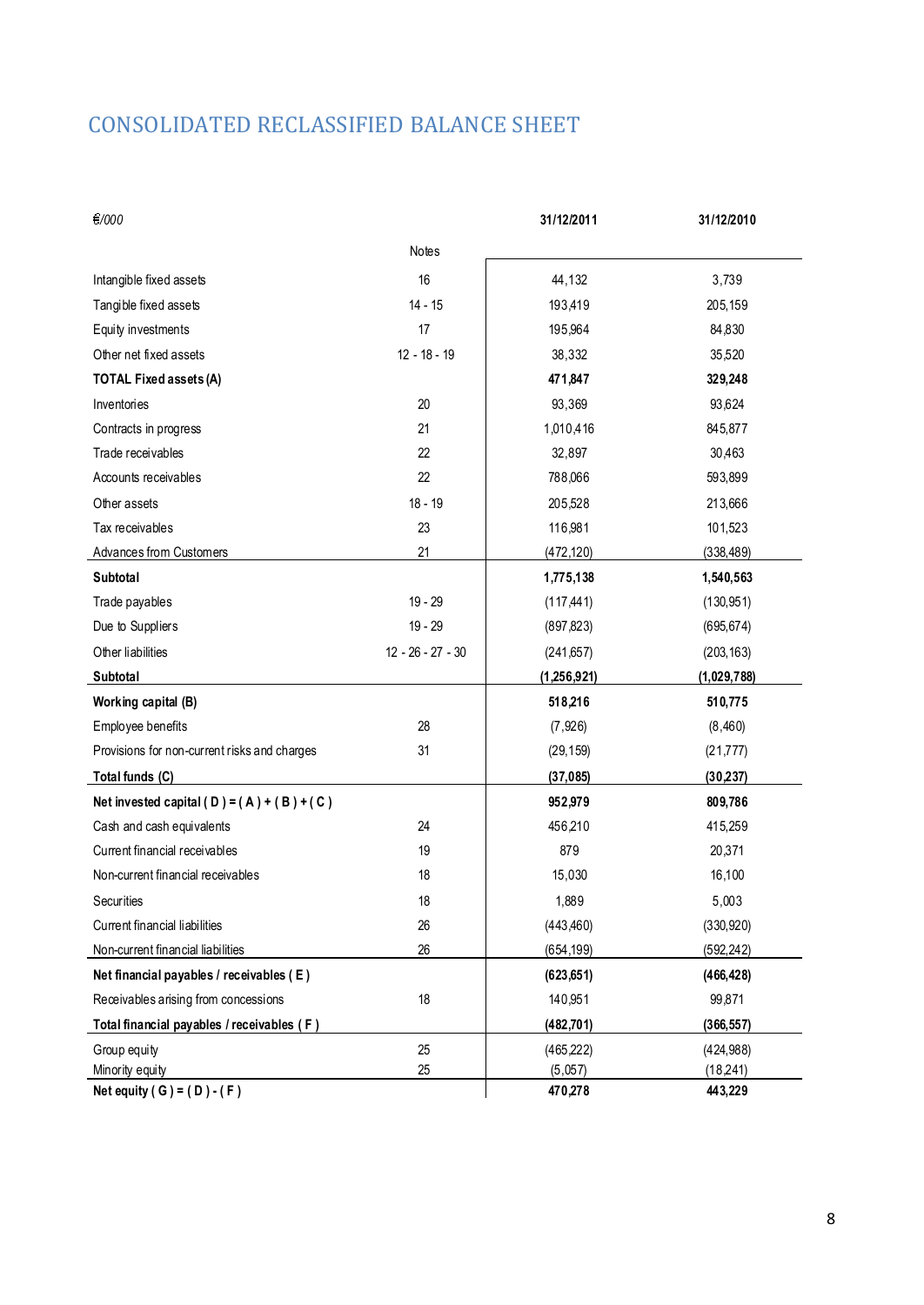## RECLASSIFIED INCOME STATEMENT

| €/000                          | Notes          | 31/12/2011  |          | 31/12/2010  |          |
|--------------------------------|----------------|-------------|----------|-------------|----------|
|                                |                |             |          |             |          |
| Revenues                       | 1              | 1,948,735   | 95.6%    | 1,551,075   | 92.7%    |
| Other operating revenues       | $\overline{2}$ | 89,328      | 4.4%     | 122,657     | 7.3%     |
| <b>Total Revenues</b>          |                | 2,038,063   | 100.0%   | 1,673,732   | 100.0%   |
| Costs of production            | $3 - 4$        | (1,589,267) | $-78.0%$ | (1,300,954) | $-77.7%$ |
| <b>Added value</b>             |                | 448,796     | 22.0%    | 372,778     | 22.3%    |
| Labour costs                   | 5              | (170, 588)  | $-8.4%$  | (159, 918)  | $-9.6%$  |
| Other operating costs          | $\overline{7}$ | (22, 885)   | $-1.1%$  | (19, 808)   | $-1.2%$  |
| <b>EBITDA</b>                  |                | 255,324     | 12.5%    | 193,052     | 11.5%    |
| Amortization and depreciations | 6              | (37, 288)   | $-1.8%$  | (37, 013)   | $-2.2%$  |
| Provisions                     | $\overline{7}$ | (7,665)     | $-0.4%$  | (744)       | 0.0%     |
| <b>EBIT</b>                    |                | 210,371     | 10.3%    | 155,295     | 9.3%     |
| Net financial charges          | $8 - 9$        | (105, 199)  | $-5.2%$  | (81, 780)   | $-4.9%$  |
| Profit (loss) before taxes     |                | 105,172     | 5.2%     | 73,516      | 4.4%     |
| Taxes                          | 10             | (42, 518)   | $-2.1%$  | (26, 624)   | $-1.6%$  |
| Profit (loss) for the period   |                | 62,654      | 3.1%     | 46,891      | 2.8%     |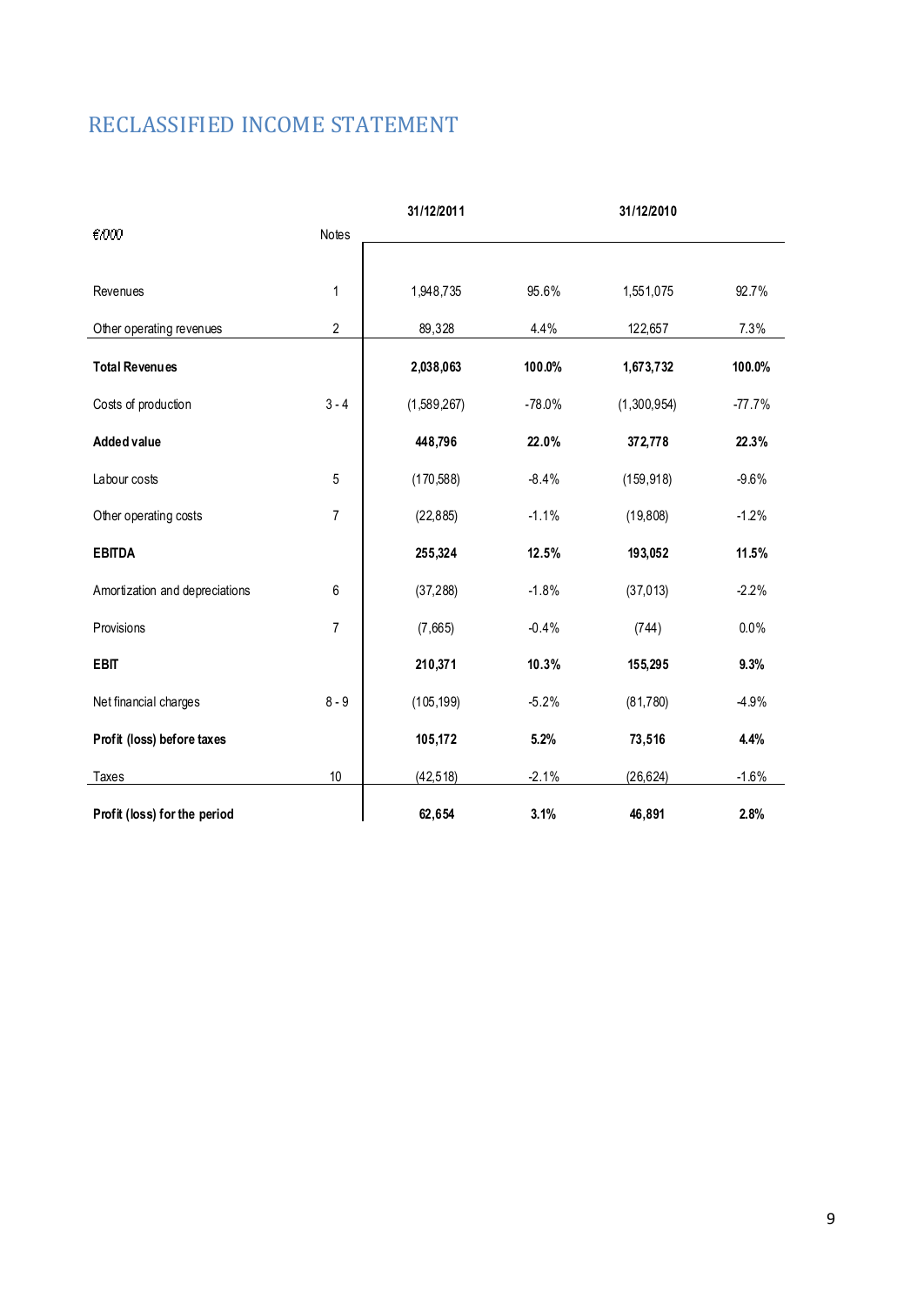### RECLASSIFIED BALANCE SHEET

| €/000                                                                              |                | 31/12/2011            | 31/12/2010            |
|------------------------------------------------------------------------------------|----------------|-----------------------|-----------------------|
| Intangible fixed assets                                                            | 14             | 3,983                 | 3,025                 |
| Tangible fixed assets                                                              | $12 - 13$      | 131,976               | 137,667               |
| Equity investments                                                                 | 15             | 226,556               | 157,414               |
| Other net fixed assets                                                             | $10 - 16 - 17$ | 220,310               | 99,694                |
| <b>TOTAL Fixed assets (A)</b>                                                      |                | 582,825               | 397,800               |
| Inventories                                                                        | 18             | 79,308                | 82,407                |
| Contracts in progress                                                              | 19             | 963,486               | 780,812               |
| Trade receivables                                                                  | 20             | 150,986               | 89,192                |
| Accounts receivables                                                               | 20             | 598,870               | 521,180               |
| Other assets                                                                       | $16 - 17$      | 199,277               | 231,213               |
| Tax receivables                                                                    | 21             | 83,126                | 64,051                |
| Advances from Customers                                                            | 19             | (377, 023)            | (304, 298)            |
| <b>Subtotal</b>                                                                    |                | 1,698,029             | 1,464,557             |
| Trade payables                                                                     | $17 - 27$      | (344, 740)            | (334, 312)            |
| Due to Suppliers                                                                   | $17 - 27$      | (566, 406)            | (400, 641)            |
| Other liabilities                                                                  | $24 - 25 - 28$ | (219, 769)            | (171, 746)            |
| Subtotal                                                                           |                | (1, 130, 914)         | (906, 699)            |
| Working capital (B)                                                                |                | 567,115               | 557,858               |
| Employee benefits                                                                  | 26             | (5,631)               | (5,820)               |
| Provisions for non-current risks and charges                                       | 29             | (111, 237)            | (66, 927)             |
| Total funds (C)                                                                    |                | (116, 868)            | (72, 747)             |
| Net invested capital (D) = $(A) + (B) + (C)$                                       |                | 1,033,072             | 882,911               |
| Cash and cash equivalents                                                          | 22             | 241,247               | 239,667               |
| Non-current financial receivables                                                  | 16             | 3,783                 | 4,154                 |
| <b>Securities</b>                                                                  | 16             | 1,675                 | 4,789                 |
| Current financial liabilities                                                      | 24             | (347, 456)            | (284, 159)            |
| Non-current financial liabilities                                                  | 24             | (486, 758)            | (452, 969)            |
| Net financial payables / receivables (E)<br>Net equity ( $F$ ) = ( $D$ ) - ( $E$ ) | 23             | (587, 508)<br>445.564 | (488, 519)<br>394.392 |